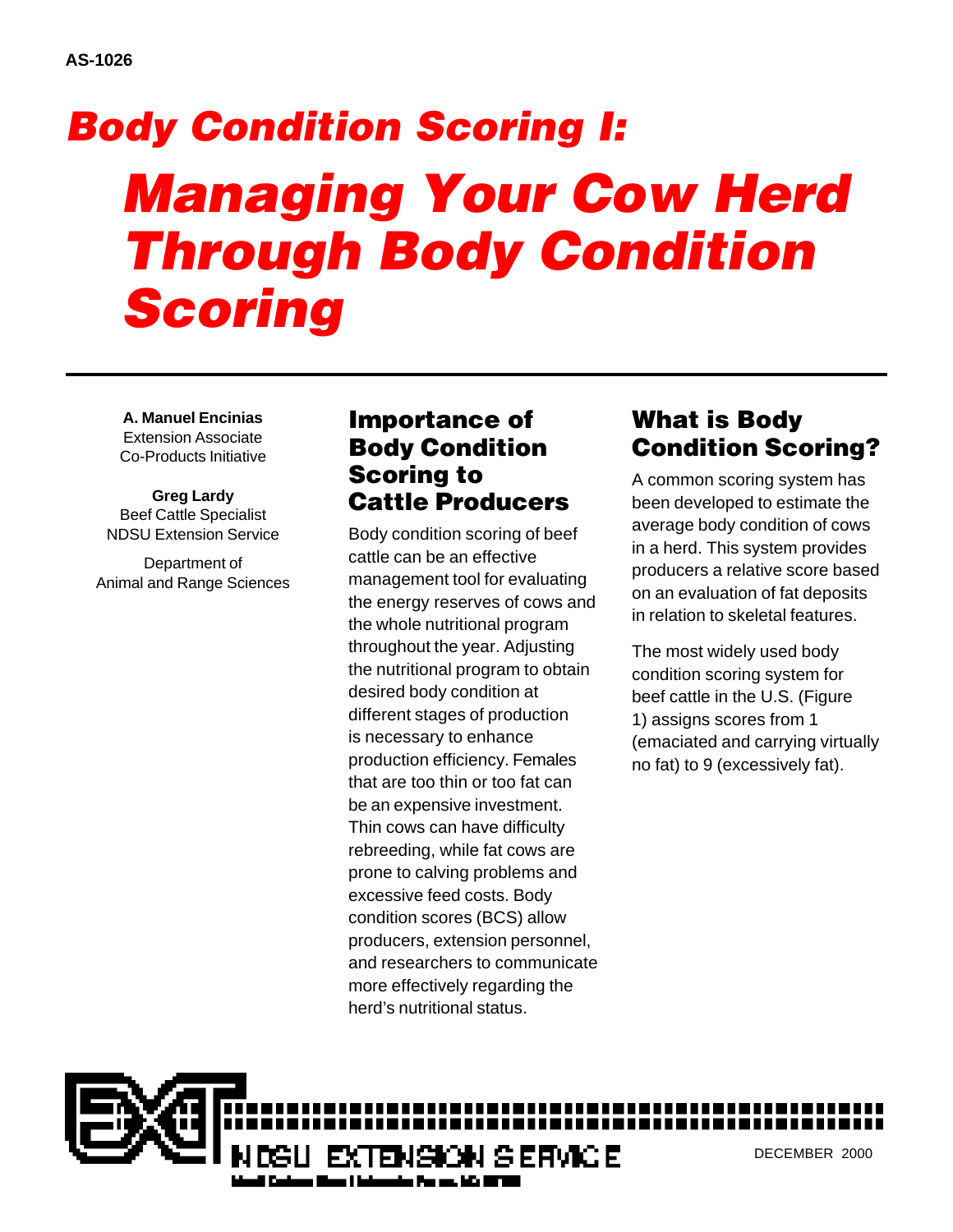

**Figure 1. Body condition scoring system for beef cattle.** Adapted from Wagner et al., 1988. Journal of Animal Science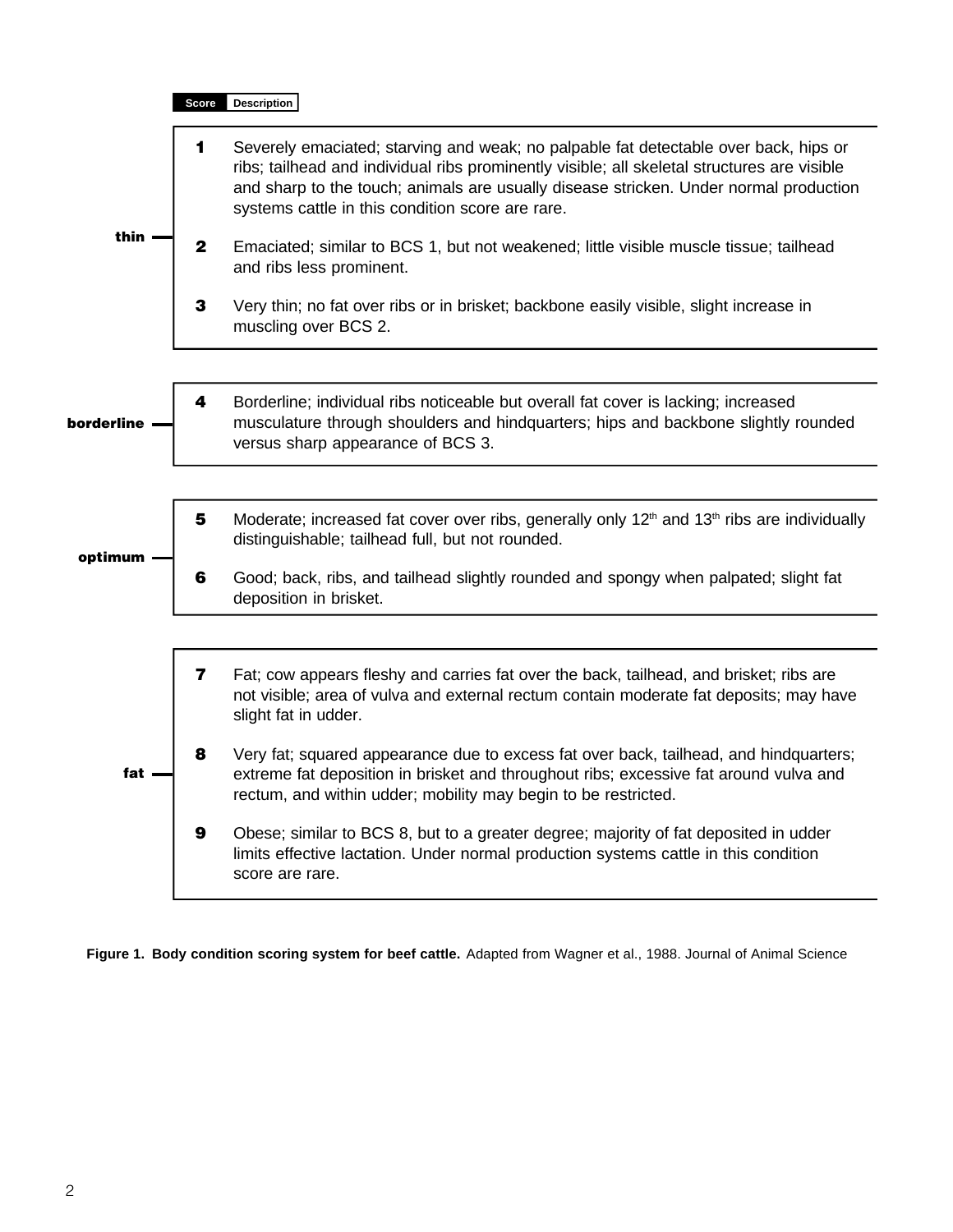# Nutritional Priorities of Cows

Individual herds vary by breed, frame, or type (i.e., English or Continental) but their nutritional priorities are similar (Figure 2). When nutrient intake fulfills the highest priority requirements, the excess is used to fill lower priority requirements. When all current requirements are fulfilled, the excess is stored as fat.

Most English and Continental beef breeds tend to deposit

excess fat externally (subcutaneous), whereas dairy and Brahman-influenced breeds deposit more fat internally (KPH or mesenteric). During periods of low energy intake, excess external body fat is the first body tissue used to meet nutritional requirements. When energy is insufficient, fat stores may not be enough to fulfill requirements. When this happens, muscle

(protein) is broken down to satisfy energy demand.

Cattle generally deposit external (subcutaneous) fat in the body in the following order: 1) back or loin, 2) ribs, 3) tailhead, 4) brisket, 5) flank, 6) vulva and/or rectum, 7) udder or mammary gland (Figure 3). When requirements exceed nutrient intake and external fat is broken down, it is utilized in the reverse order.

## **HIGHEST PRIORITY Maintenance Growth Lactation Fetal growth Breeding Body reserve LOWEST PRIORITY**

**Figure 2. Prioritization of nutritional requirements for the beef cow.** Adapted from Short et al., 1990. Journal of Animal Science



**Figure 3. Fat deposition sites in the cow.**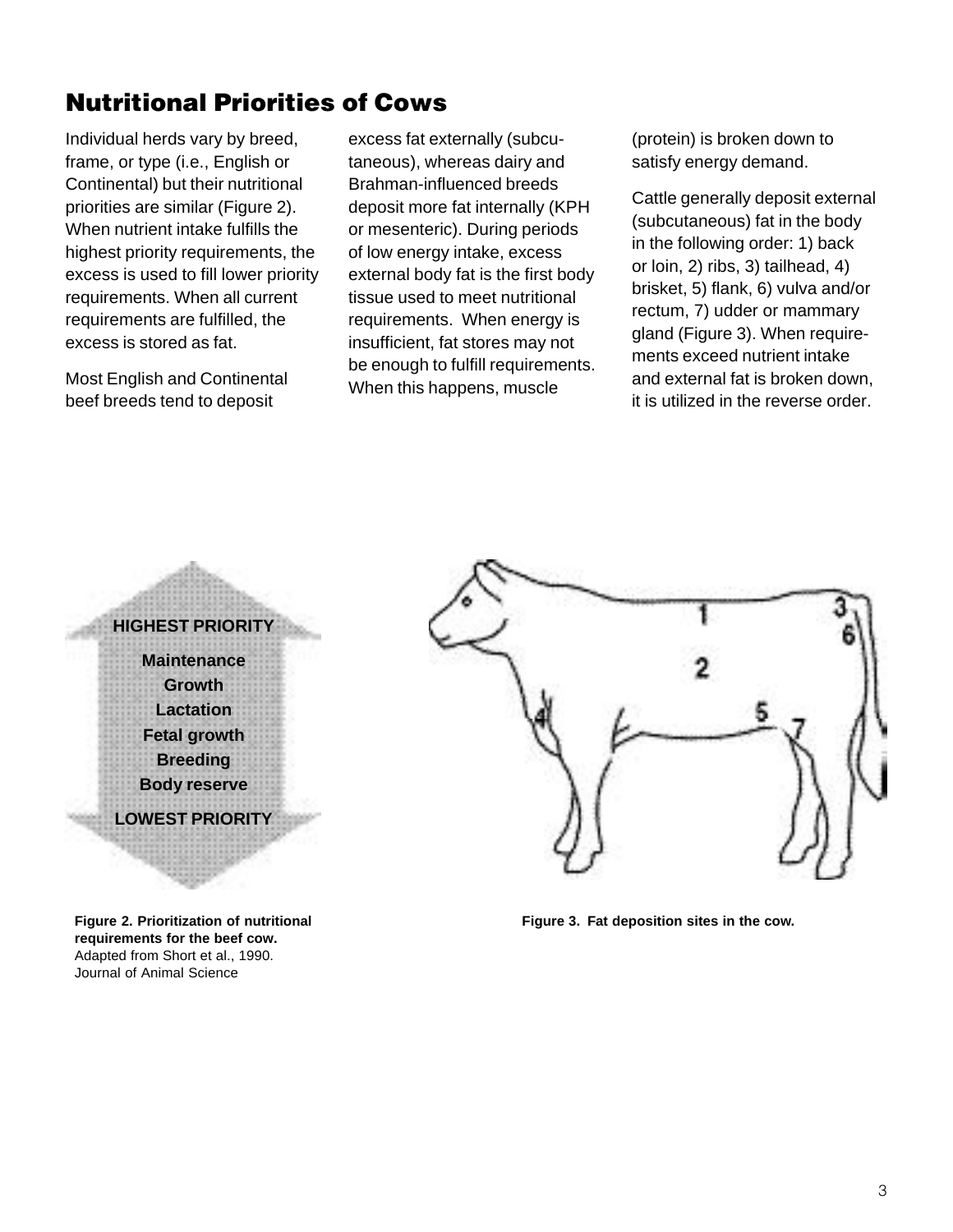# Visual Body Condition Scoring

Cattle can normally be scored solely by visual observation (Figures 4 through 9); however, certain circumstances may occur in which manual palpation along with visual observation may be desirable. Cattle commonly score in the range from 3 to 7. Scores on the extreme ends of the scale (1, 2, 8 and 9) are rarely observed.

Research has shown a strong correlation between the current scoring system and actual fat deposition in the animal (Table 1). This scoring system takes into account 80 to 90 percent of the total variation in fat of a beef cow.



**Figure 4. Body Condition Score 3.**







**Figure 5. Body Condition Score 4.**







**Figure 6. Body Condition Score 5.**



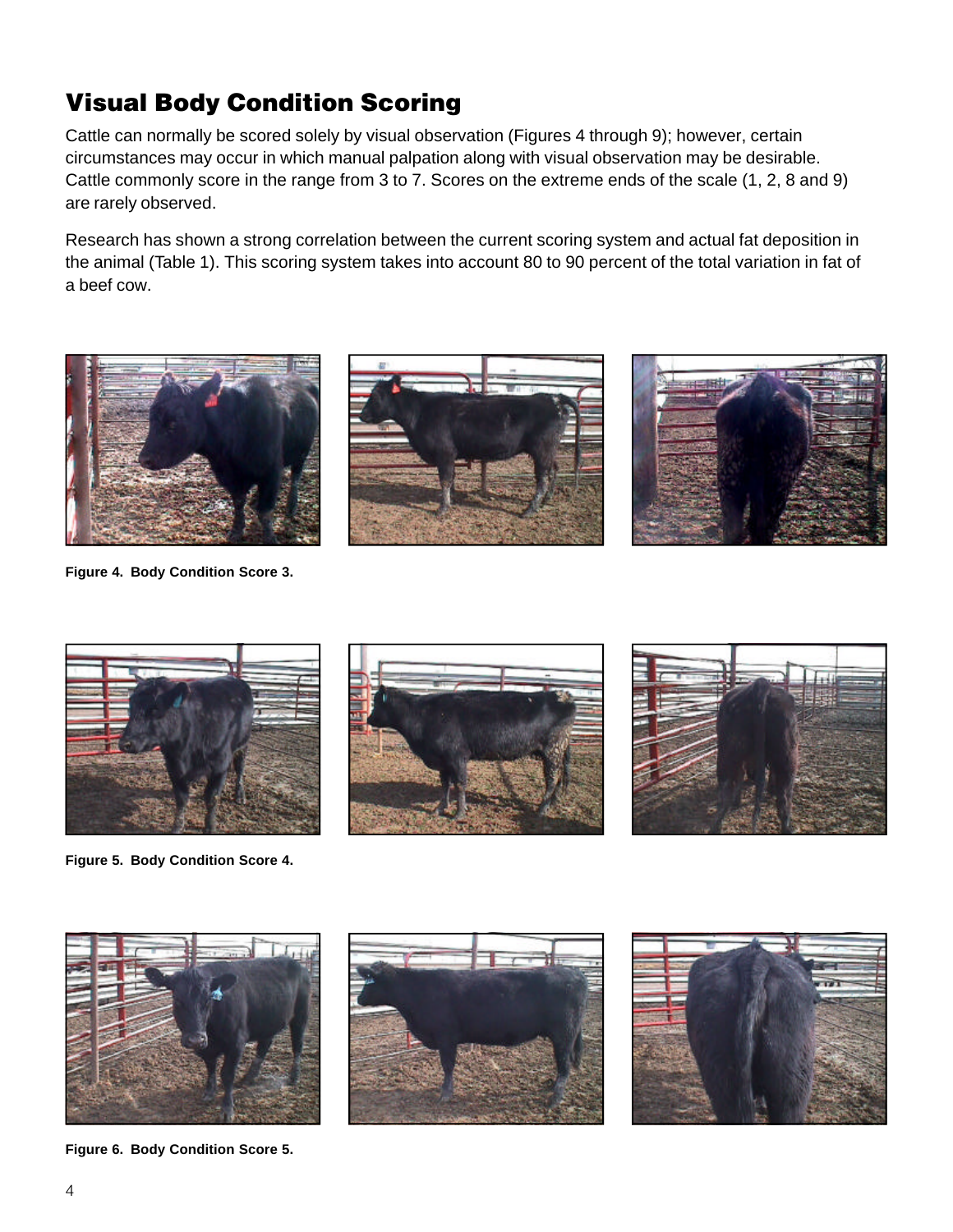**Table 1. Relationship between body condition score and body fat.**

| <b>BCS</b> | <b>Total Body Fat</b> | <b>Subcutaneous Fat</b> | <b>BCS</b> | <b>Total Body Fat</b> | <b>Subcutaneous Fat</b> |                         |
|------------|-----------------------|-------------------------|------------|-----------------------|-------------------------|-------------------------|
|            | $(\%)$                | (in)                    |            | $(\%)$                | (in)                    | Table adapted from      |
|            | 0.7                   |                         | 6          | 22.3                  | 0.29                    | Hardin, 1990.           |
|            | 5.0                   | 0.004                   |            | 26.7                  | 0.41                    | Georgia Cooperative     |
|            | 9.3                   | 0.005                   |            | 31.0                  | 0.54                    | Extension Service C-817 |
|            | 13.7                  | 0.11                    |            | 35.3                  | 0.68                    |                         |
|            | 18.0                  | 0.19                    |            |                       |                         |                         |



**Figure 7. Body Condition Score 6.**



**Figure 8. Body Condition Score 7.**



**Figure 9. Body Condition Score 8.**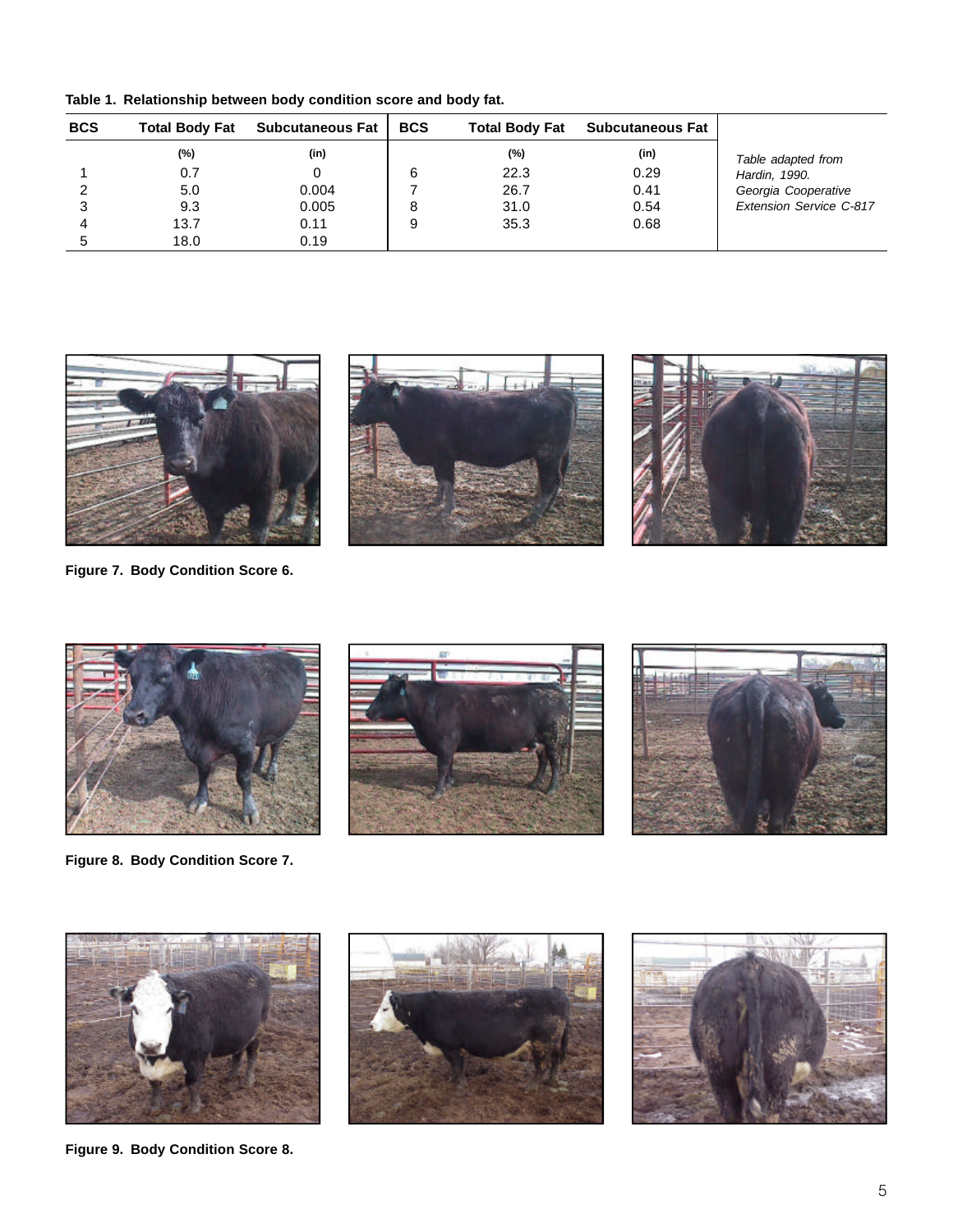## Important Factors to Consider When Body Condition Scoring

For consistent herd evaluations, a single individual should score cattle over successive years. The subjectivity of the scoring system may result in variation between individuals assigning scores.

Many factors influence how cattle look or feel at observation time. It is important to remember that the scoring system is a subjective evaluation of fleshing and fat deposition (energy reserves), not gut fill, hair coat, or body weight.

Consider cow age, breed, and frame size when determining body condition score. Older cattle tend to carry less condition over their top than younger cattle. Fat deposition varies by breed or type of cattle with dairy- and Brahman-influenced cattle carrying less subcutaneous fat and more internal fat than British or Continental type cattle. Small to moderate framed cows (Angus and Hereford) are often scored higher than larger cattle.

Keep the scoring system simple. A thin cow looks sharp and angular, whereas a fat one appears smooth and square. Consistency and simplicity are key in evaluating energy balance of a cowherd.

## Using Body Condition Score to Evaluate Your Herd

Body condition scoring should be used to achieve optimal body condition of the cow at calving. This will maximize the overall reproductive and economic efficiency of the herd. It is important, however, to evaluate body condition throughout the year. A general rule of thumb is every 90 to 120 days and specifically at: 30 days prior to breeding, 90 days post-breeding, weaning, 100 days prior to calving, and calving.

Altering body condition takes time. One body condition score is equal to about 60 to 80 pounds of body weight in small to moderate frame cows. Large frame cows require 100 to 150 pounds of body weight to change a single condition score.

Many factors are associated with changing body condition throughout the year. Following calving, high nutritional requirements for lactation make maintaining or improving body condition during the first 60 days of the suckling period almost impossible. It is common for beef cattle to lose one condition score during this period. In addition to maintenance and lactation demands, the cow must prepare for rebreeding during this time. Normal reproductive function requires a certain level of fat reserves. Mature cows of all

breeds and crosses should be at BCS 5 or greater at calving to achieve adequate reproductive function by the subsequent breeding season. Body condition scores below 5 in mature cows adversely affect time to first functional estrus or heat (Table 2).

Recommended body condition score at calving for a two-yearold, first-calf heifer is BCS 6. First-calf heifers are more likely than mature cows to fail to rebreed. Additional body condition provides some insurance against reproductive failure. However, excessive fleshing beyond BCS 6 prior to calving in first-calf heifers may result in increased incidence of dystocia (calving difficulty).

Cows below BCS 5 at calving should be sorted off and fed with first-calf heifers that are receiving a higher quality diet than mature cows. Table 3 provides a guide to predict gain required to achieve desired body condition at breeding based on BCS at calving.

#### **Table 2. Effect of body condition score on number of cows in heat at beginning of breeding season.**

|                       |    | Days after Calving       |  |  |
|-----------------------|----|--------------------------|--|--|
| <b>BCS at Calving</b> |    | 60 days 90 days          |  |  |
|                       |    | $-$ Cows in Heat (%) $-$ |  |  |
| Thin (3-4)            | 46 | 66                       |  |  |
| Optimum (5-6)         | 61 | 92                       |  |  |
|                       |    |                          |  |  |

*Table adapted from Whittier and Stevens, 1993. Missouri Cooperative Extension Service G2230*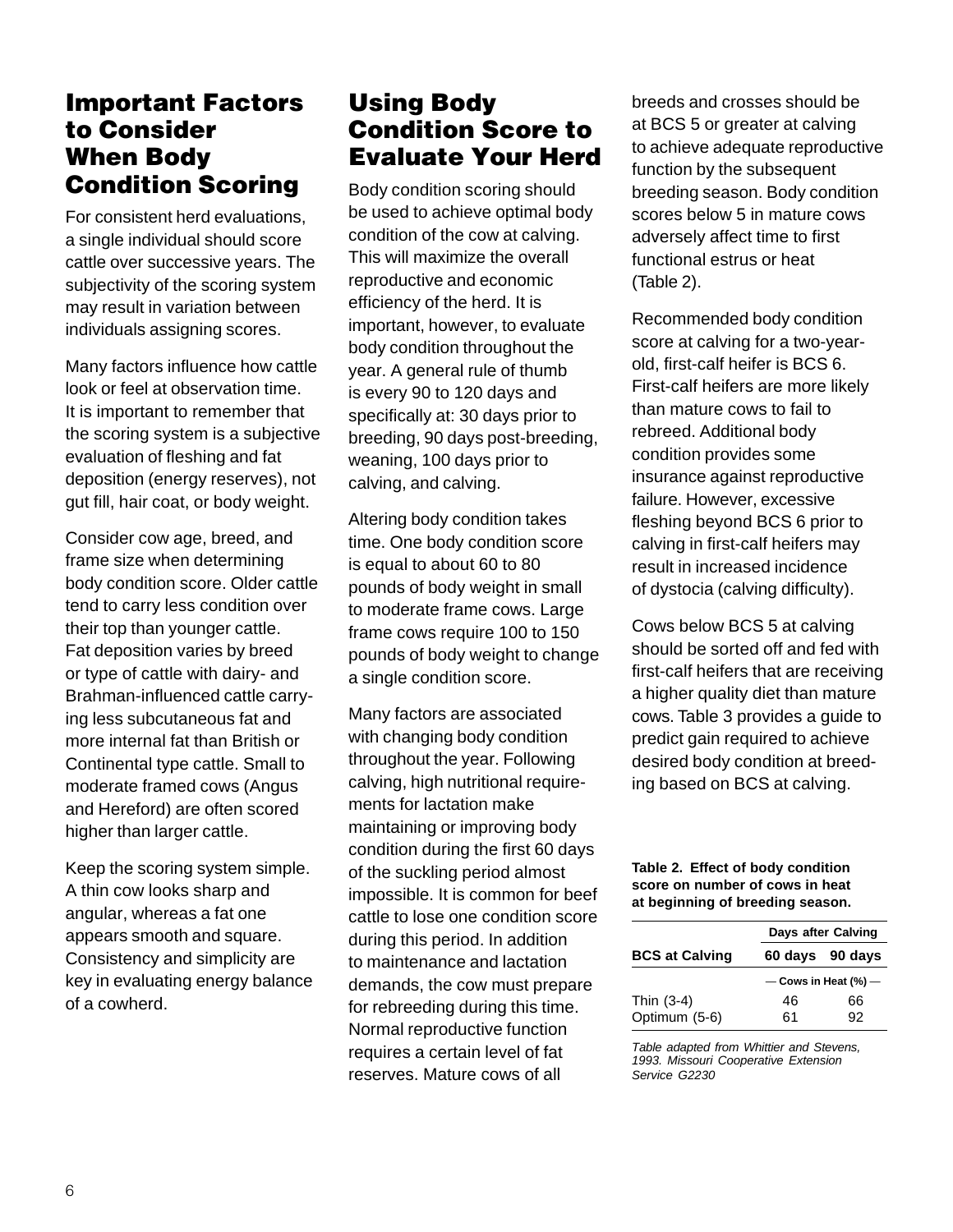Evaluation of body condition midway through the summer grazing season (approximately 90 days post-breeding) is suggested because it allows a manager to identify postpartum nutritional effects and estimate current range or pasture status. It is also helpful in determining alternatives for cows that are inefficiently contributing (i.e., low milk production) to the operation. Cows identified as thin during mid-summer evaluation will probably be thin at weaning, and fat cows will probably be fat at weaning.

The period from weaning to calving is a time when it is easy to alter cow body condition since a dry cow's only nutritional requirements are body maintenance and fetal development. Cows with adequate or optimum BCS at weaning will usually maintain or increase body condition after suckling has ended and may not need to be evaluated until approximately 100 days prior to calving.

Determining the nutritional status of the herd through BCS scoring at weaning or 100 days prior to calving is critical. It allows a producer time to develop nutritional programs that achieve optimum BCS at calving. This practice is fundamental for maintaining a cow's overall productivity, ability to suckle and wean a calf, and ability to rebreed.

Cows with a BCS lower than 5 during summer grazing can be sorted at weaning to provide sufficient time to achieve a desired calving BCS. Table 4 provides a guide to predict gain in moderate frame cows to achieve a desired body condition at calving based on BCS at weaning. In spring-calving herds within the Northern Great Plains region, it is recommended that weaning occur by early to mid October to ensure ample time for improving body condition when maintenance and gestation requirements are generally lowest and cold stress is not an issue.

A greater percentage of cows that calve early will rebreed than those that calve later due to the added days to "cycle back." Body condition scoring at least 30 days prior to the beginning of the breeding season allows a producer to increase diet quality on thinner cows (BCS 3 to 4) and first-calf heifers to increase the probability of rebreeding.

Cows in moderate BCS (greater than BCS 5) at calving also tend to have healthier calves, according to data gathered at Colorado State University. Calves nursing cows in BCS 3 or 4 had lower serum immunoglobulin (a measure of potential disease

| <b>BCS</b>                                    |   | Body Weight Gain Needed for Breeding, Ibs  |                            |       |  |
|-----------------------------------------------|---|--------------------------------------------|----------------------------|-------|--|
| Needed at<br>At<br>Calving<br><b>Breeding</b> |   | <b>Total Pounds</b><br>Needed <sup>1</sup> | Days to<br><b>Breeding</b> | ADG   |  |
|                                               |   |                                            |                            | (lbs) |  |
| 3                                             | 5 | 160                                        | 80                         | 2.0   |  |
| 4                                             | 5 | 80                                         | 80                         | 1.0   |  |
| 5                                             | 5 | 0                                          | 80                         | 0     |  |
| 3                                             | 5 | 160                                        | 60                         | 2.7   |  |
| 3                                             | 5 | 160                                        | 40                         | 4.0   |  |

**Table 3. Predicting body weight gains in nursing cows in different body conditions.**

<sup>1</sup> pounds to change BCS in moderate frame cows

*Table adapted from Corah et al., 1991. Kansas Cooperative Extension Service C-842*

**Table 4. Body weight gains (lbs) required in pregnant cows in varying body condition scores from 100 to 200 days prior to calving to achieve optimum calving body condition.**

| <b>BCS</b><br>Weaning | <b>BCS</b><br><b>Needed</b><br>at Calving | Calf and<br><b>Placenta</b><br>Weight | <b>Body</b><br>Weight<br>Gain <sup>1</sup> | Total<br>Gain | Days to<br>Calving | ADG |
|-----------------------|-------------------------------------------|---------------------------------------|--------------------------------------------|---------------|--------------------|-----|
| 3                     | 5                                         | 100                                   | 160                                        | 260           | 120                | 2.2 |
| 4                     | 5                                         | 100                                   | 80                                         | 180           | 120                | 1.5 |
| 5                     | 5                                         | 100                                   | 0                                          | 100           | 120                | 0.8 |
| 3                     | 5                                         | 100                                   | 160                                        | 260           | 200                | 1.3 |
| 3                     | 5                                         | 100                                   | 160                                        | 260           | 100                | 2.6 |

<sup>1</sup> pounds to change BCS in moderate frame cows

*Table adapted from Corah et al., 1991. Kansas Cooperative Extension Service C-817*